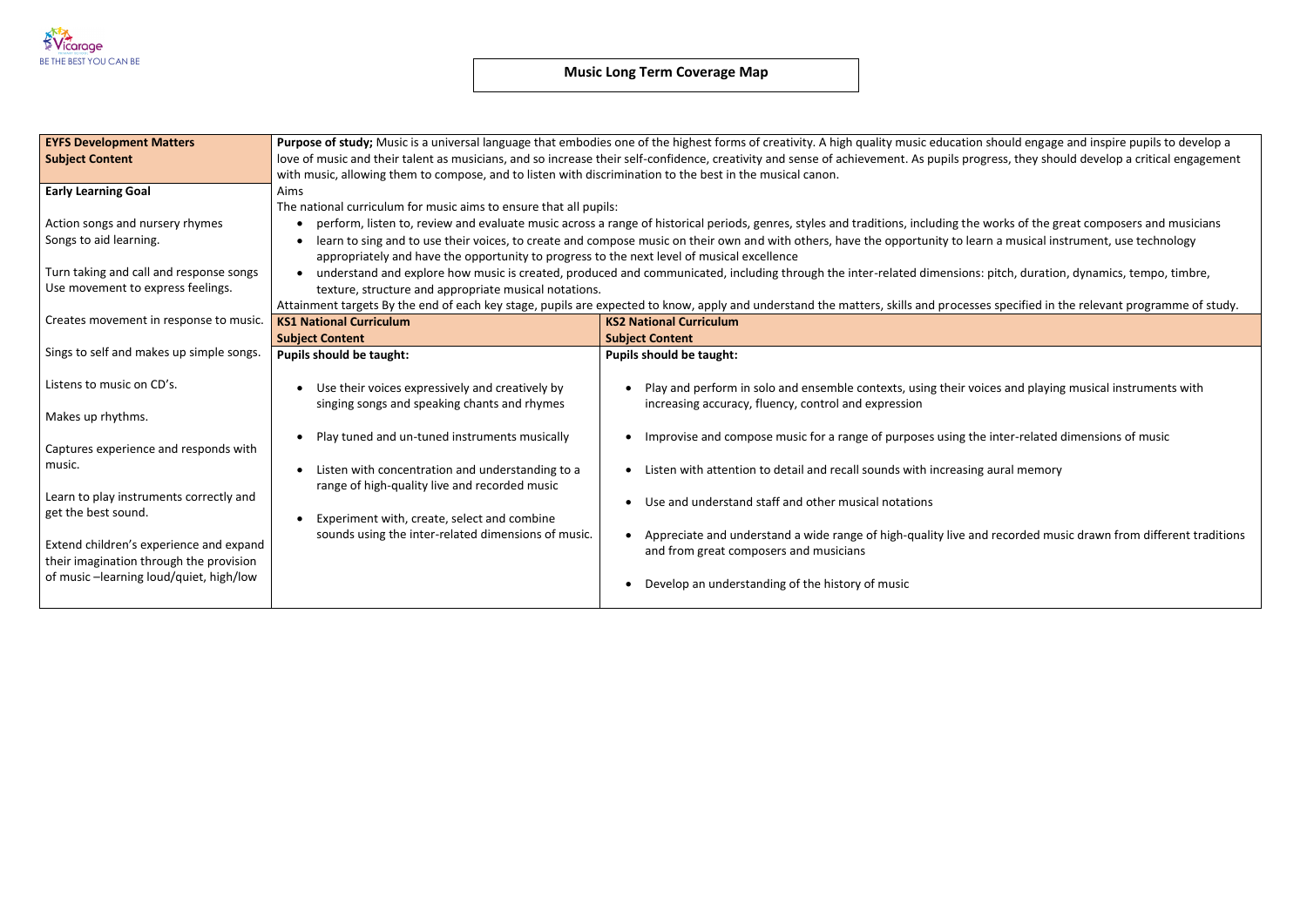These key concepts are the 'big ideas' which run as threads through the curriculum. The same key concepts are explored and revisited in each unit of work in every year group. This enables pupils to build on prior knowledge, deepen their contextual knowledge and always working towards the bigger picture of achievement at the end of each year group or phase.

## **Aspirations for the future**

Pupils develop an understanding of how subjects and specific skills are linked to future jobs. Here are some of the jobs you could aspire to do in the future as a Musician:

**Songwriter Military Musician Theatre Musician Soloist Freelance Performer Composer Music Teacher D.J.**



## **Appreciation**

This concept involves listening to music and recognising the influence and works of the Great Composers and musicians from different times and places throughout history.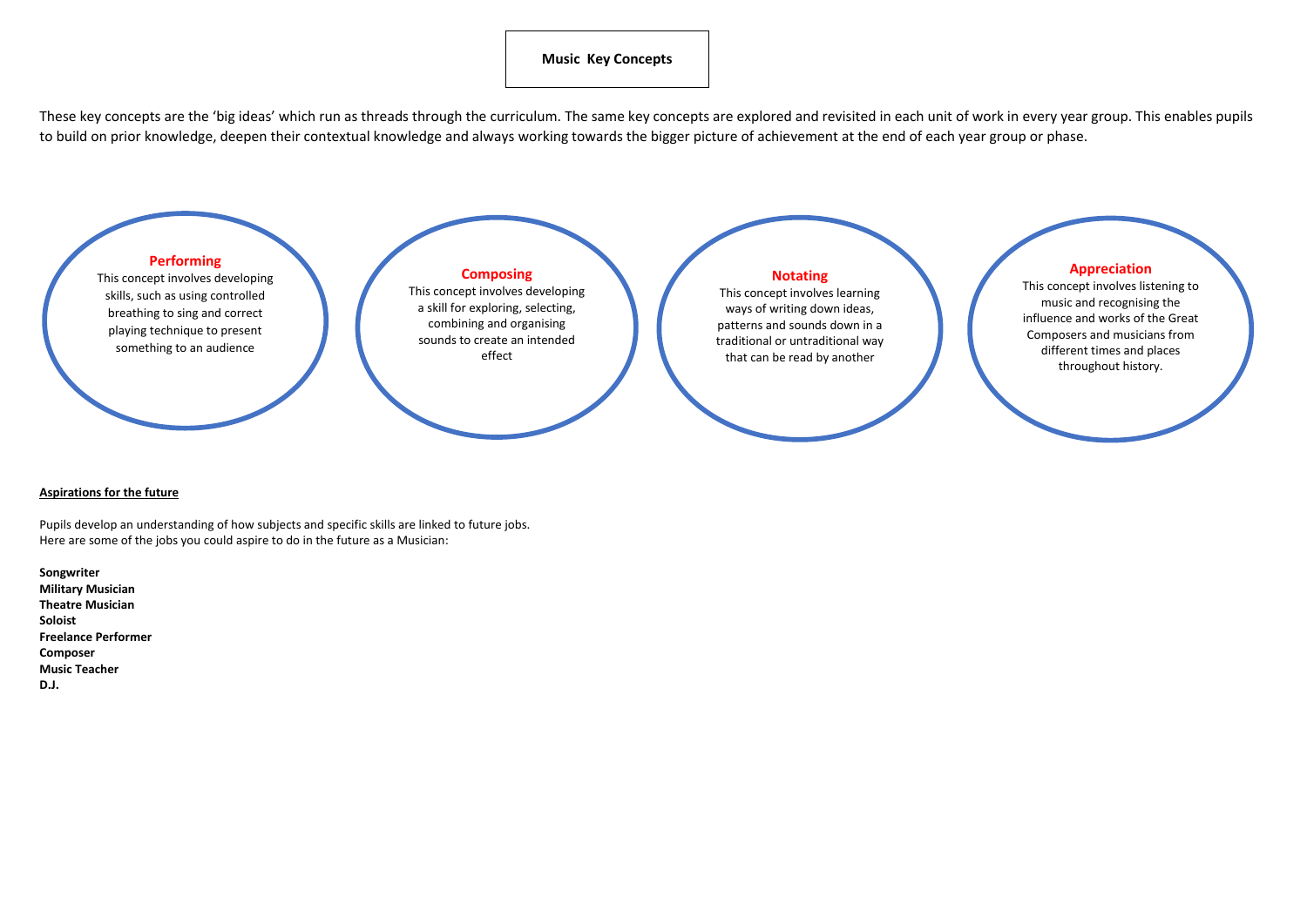| <b>Year Group</b> | Autumn 1                                                                                                                                                                                                                                                                                                                                                                                                                                                                                                         | <b>Autumn 2</b>                                                                                                                                                                                                                                                                                                                                                                                                              | Spring 1                                                                                                                                                                                                                                                                                                                                                                                                                    | <b>Spring 2</b>                                                                                                                                                                                                                                                                                                                                                                                                              | Summer 1                                                                                                                                                                                                                                                                              | Summer 2                                                                                                                                                                                                                                                                                                                                                                                                                     |
|-------------------|------------------------------------------------------------------------------------------------------------------------------------------------------------------------------------------------------------------------------------------------------------------------------------------------------------------------------------------------------------------------------------------------------------------------------------------------------------------------------------------------------------------|------------------------------------------------------------------------------------------------------------------------------------------------------------------------------------------------------------------------------------------------------------------------------------------------------------------------------------------------------------------------------------------------------------------------------|-----------------------------------------------------------------------------------------------------------------------------------------------------------------------------------------------------------------------------------------------------------------------------------------------------------------------------------------------------------------------------------------------------------------------------|------------------------------------------------------------------------------------------------------------------------------------------------------------------------------------------------------------------------------------------------------------------------------------------------------------------------------------------------------------------------------------------------------------------------------|---------------------------------------------------------------------------------------------------------------------------------------------------------------------------------------------------------------------------------------------------------------------------------------|------------------------------------------------------------------------------------------------------------------------------------------------------------------------------------------------------------------------------------------------------------------------------------------------------------------------------------------------------------------------------------------------------------------------------|
| Year 1            | Rhythm & Pulse- Using my voice                                                                                                                                                                                                                                                                                                                                                                                                                                                                                   | <b>Pitch, Percussion, Perform</b>                                                                                                                                                                                                                                                                                                                                                                                            | <b>Stop and Play, Composition, Duration</b>                                                                                                                                                                                                                                                                                                                                                                                 | <b>Timbre Composition</b>                                                                                                                                                                                                                                                                                                                                                                                                    | <b>Tempo Appreciation</b>                                                                                                                                                                                                                                                             | Performing musically- Moods and<br>Music                                                                                                                                                                                                                                                                                                                                                                                     |
|                   | NC: Pupils should be taught to: use their<br>voices expressively and creatively by<br>singing songs and speaking chants and<br>rhymes<br>NC: Pupils should be taught to:<br>experiment with, create, select and<br>combine sounds using the inter-related<br>dimensions of music.<br>NC: Pupils should be taught to: listen with<br>concentration and understanding to a<br>range of high-quality live and recorded<br>music                                                                                     | NC: Pupils should be taught to: use their<br>voices expressively and creatively by<br>singing songs and speaking chants and<br>rhymes<br>NC: Pupils should be taught to: play tuned<br>and un-tuned instruments musically.<br>NC: Pupils should be taught to: listen with<br>concentration and understanding to a<br>range of high-quality live and recorded<br>music                                                        | NC: Pupils should be taught to: play tuned<br>and un-tuned instruments musically<br>NC: Pupils should be taught to: listen with<br>concentration and understanding to a<br>range of high-quality live and recorded<br>music                                                                                                                                                                                                 | NC: Pupils should be taught to:<br>experiment with, create, select and<br>combine sounds using the inter-related<br>dimensions of music.<br>NC: Pupils should be taught to: use their<br>voices expressively and creatively by<br>singing songs and speaking chants and<br>rhymes<br>NC: Pupils should be taught to: listen with<br>concentration and understanding to a<br>range of high-quality live and recorded<br>music | NC: Pupils should be taught to:<br>listen with concentration and<br>understanding to a range of high-<br>quality live and recorded music<br>NC: Pupils should be taught to: use<br>their voices expressively and<br>creatively by singing songs and<br>speaking chants and rhymes     | NC: Pupils should be taught to:<br>listen with concentration and<br>understanding to a range of high-quality<br>live and recorded music<br>NC: Pupils should be taught to: use their<br>voices expressively and creatively by<br>singing songs and speaking chants and<br>rhymes                                                                                                                                             |
| Key<br>Concepts   | Composing by organising sound and<br>rhythm as a class to a pulse.                                                                                                                                                                                                                                                                                                                                                                                                                                               | Composing/ organising music using<br>pitched instruments.                                                                                                                                                                                                                                                                                                                                                                    | Performing as a class giving directions for<br>others to follow.                                                                                                                                                                                                                                                                                                                                                            | Appreciating and describing music by<br>quality of sound                                                                                                                                                                                                                                                                                                                                                                     | Appreciating and describing music<br>according to fast or slow pace and<br>getting faster or slower.                                                                                                                                                                                  | Appreciating and describing music<br>according to the emotion it makes us feel.                                                                                                                                                                                                                                                                                                                                              |
|                   | Performing songs in different voice styles.<br>Appreciating and describing music with a<br>strong pulse                                                                                                                                                                                                                                                                                                                                                                                                          | Composing/organising patterns of body<br>percussion sounds<br>Performing for an audience                                                                                                                                                                                                                                                                                                                                     | Composing a sequence of sounds.<br>Appreciating and describing programme<br>music                                                                                                                                                                                                                                                                                                                                           | Composing by using sounds to imitate<br>other things or moods<br>Performing in a group giving directions for<br>others to follow.                                                                                                                                                                                                                                                                                            | Performing or singing music that<br>gets faster or slower                                                                                                                                                                                                                             | Describing how music makes us feel and<br>explaining using descriptive language<br>what we like or don't like about it.<br>Performing in a singing competition as a                                                                                                                                                                                                                                                          |
| Year 2            | <b>Rhythm or pulse - Song Structure</b>                                                                                                                                                                                                                                                                                                                                                                                                                                                                          | <b>Pitch Composition and Perform</b>                                                                                                                                                                                                                                                                                                                                                                                         | <b>Sequencing Patterns</b><br><b>Musical Character</b>                                                                                                                                                                                                                                                                                                                                                                      | <b>Sounds and Symbols</b><br><b>Musical Structure</b>                                                                                                                                                                                                                                                                                                                                                                        | <b>Changing pitch and Tempo</b>                                                                                                                                                                                                                                                       | class<br><b>Perform, Dynamics Appreciation</b>                                                                                                                                                                                                                                                                                                                                                                               |
|                   | NC: Pupils should be taught to:<br>experiment with, create, select and<br>combine sounds using the inter-related<br>dimensions of music.<br>NC: Pupils should be taught to: play tuned<br>and un-tuned instruments musically<br>NC: Pupils should be taught to: listen with<br>concentration and understanding to a<br>range of high-quality live and recorded<br>music<br>NC: Pupils should be taught to: use their<br>voices expressively and creatively by<br>singing songs and speaking chants and<br>rhymes | NC: Pupils should be taught<br>to: experiment with, create, select and<br>combine sounds using the inter-related<br>dimensions of music.<br>NC: Pupils should be taught to: use their<br>voices expressively and creatively by<br>singing songs and speaking chants and<br>rhymes<br>NC: Pupils should be taught to:<br>listen with concentration and<br>understanding to a range of high-quality<br>live and recorded music | NC: Pupils should be taught to: listen with<br>concentration and understanding to a<br>range of high-quality live and recorded<br>music<br>NC: Pupils should be taught<br>to experiment with, create, select and<br>combine sounds using the inter-related<br>dimensions of music.<br>NC: Pupils should be taught to: use their<br>voices expressively and creatively by<br>singing songs and speaking chants and<br>rhymes | NC: Pupils should be taught to: play tuned<br>and un-tuned instruments musically<br>NC: Pupils should be taught to:<br>experiment with, create, select and<br>combine sounds using the inter-related<br>dimensions of music.                                                                                                                                                                                                 | NC: Pupils should be taught to:<br>listen with concentration and<br>understanding to a range of high-<br>quality live and recorded music<br>NC: Pupils should be taught to:<br>experiment with, create, select and<br>combine sounds using the inter-<br>related dimensions of music. | NC: Pupils should be taught to: listen with<br>concentration and understanding to a<br>range of high-quality live and recorded<br>music<br>NC: Pupils should be taught to:<br>experiment with, create, select and<br>combine sounds using the inter-related<br>dimensions of music.<br>NC: Pupils should be taught to: use their<br>voices expressively and creatively by<br>singing songs and speaking chants and<br>rhymes |
| Key<br>Concepts   | Performing rhythm patterns.<br>Appreciating and describing rhythms in<br>music                                                                                                                                                                                                                                                                                                                                                                                                                                   | Composing with body percussion sounds<br>to create sequences of music<br>Appreciating and describing sounds and<br>visual patterns in a piece of music in                                                                                                                                                                                                                                                                    | Composing patterns and sequences of<br>sounds.<br>Appreciating and describing how music<br>makes us feel                                                                                                                                                                                                                                                                                                                    | Composing music by organising sounds to<br>create 'an ending'.<br>Appreciating and describing music which<br>has repeated patterns                                                                                                                                                                                                                                                                                           | Appreciating and describing music<br>according to how high or low, or<br>how fast or slow the music goes.<br>Notating -Reading notated sounds                                                                                                                                         | Appreciating and describing music<br>according to volume.<br>Appreciating and describing music<br>according to preference.                                                                                                                                                                                                                                                                                                   |
|                   | Notation- One dot, two dot represents one<br>sound, two sounds.                                                                                                                                                                                                                                                                                                                                                                                                                                                  | Canon<br>Notation- organising sounds in a line on a<br>grid.                                                                                                                                                                                                                                                                                                                                                                 | Notating rhythm sounds as lines and dots<br>Performing vocally in different styles                                                                                                                                                                                                                                                                                                                                          | Notating - Reading notated sounds<br>traditionally as ta and tete                                                                                                                                                                                                                                                                                                                                                            | traditionally as ta and tete                                                                                                                                                                                                                                                          | Performing in a singing competition as a<br>class                                                                                                                                                                                                                                                                                                                                                                            |
|                   |                                                                                                                                                                                                                                                                                                                                                                                                                                                                                                                  |                                                                                                                                                                                                                                                                                                                                                                                                                              | Performing the group compositions for<br>the class.                                                                                                                                                                                                                                                                                                                                                                         |                                                                                                                                                                                                                                                                                                                                                                                                                              |                                                                                                                                                                                                                                                                                       |                                                                                                                                                                                                                                                                                                                                                                                                                              |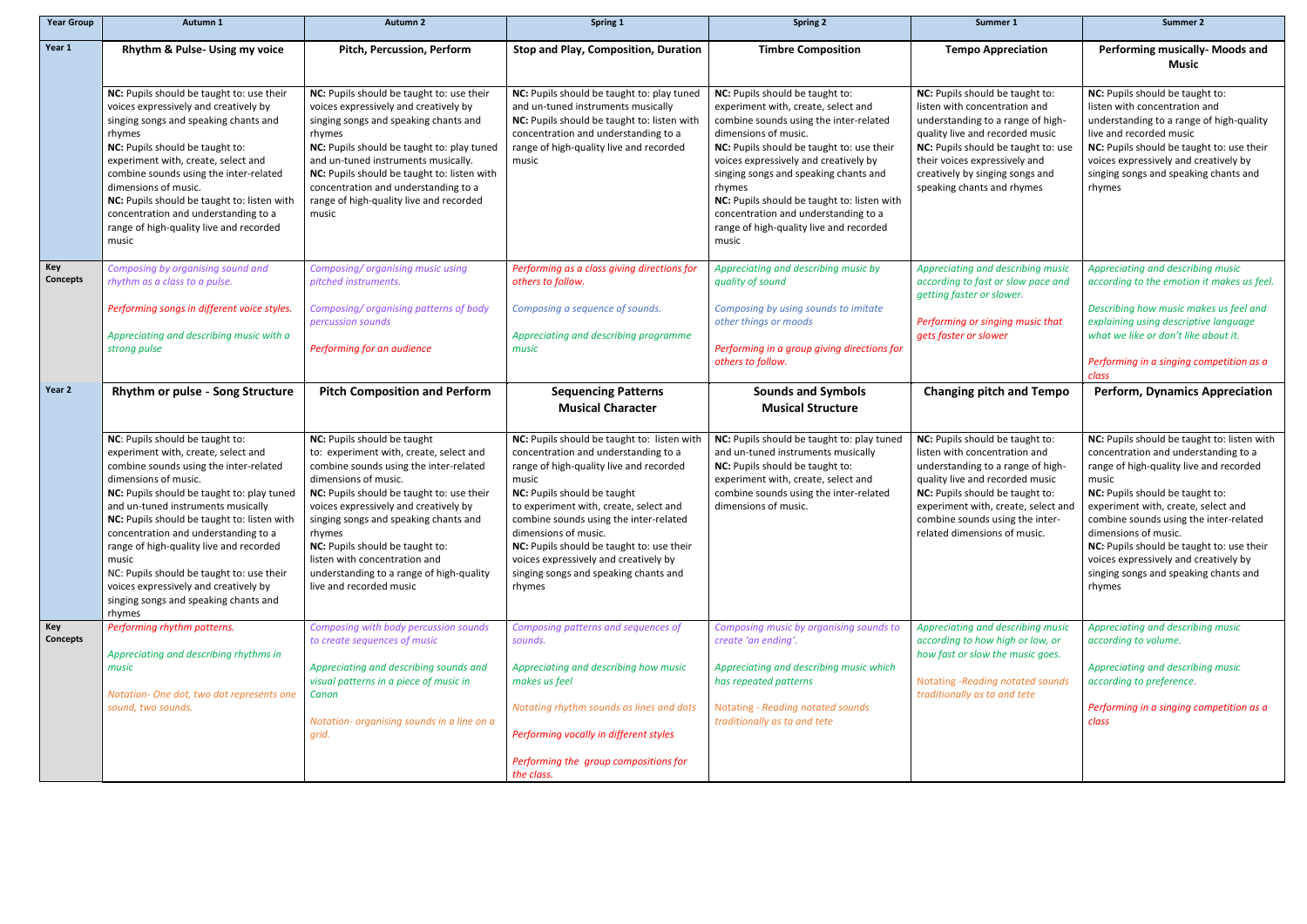| <b>Year Group</b> | <b>Autumn 1</b>                                                                                                                                                                                                                                                                                                                                                                                                                                                                                                             | <b>Autumn 2</b>                                                                                                                                                                                                                                                                                                                                                                         | Spring 1                                                                                                                                                                                                                                                                                                                                                                                                                                  | <b>Spring 2</b>                                                                                                                                                                                                                                                                                                                                                                                                                                                                                                              | Summer 1                                                                                                                                                                                                                                                                                                                                                                                                                                                                                                                                                                                    | Summer 2                                                                                                                                                                                                                                                                                                                                                                                                                                                                                      |
|-------------------|-----------------------------------------------------------------------------------------------------------------------------------------------------------------------------------------------------------------------------------------------------------------------------------------------------------------------------------------------------------------------------------------------------------------------------------------------------------------------------------------------------------------------------|-----------------------------------------------------------------------------------------------------------------------------------------------------------------------------------------------------------------------------------------------------------------------------------------------------------------------------------------------------------------------------------------|-------------------------------------------------------------------------------------------------------------------------------------------------------------------------------------------------------------------------------------------------------------------------------------------------------------------------------------------------------------------------------------------------------------------------------------------|------------------------------------------------------------------------------------------------------------------------------------------------------------------------------------------------------------------------------------------------------------------------------------------------------------------------------------------------------------------------------------------------------------------------------------------------------------------------------------------------------------------------------|---------------------------------------------------------------------------------------------------------------------------------------------------------------------------------------------------------------------------------------------------------------------------------------------------------------------------------------------------------------------------------------------------------------------------------------------------------------------------------------------------------------------------------------------------------------------------------------------|-----------------------------------------------------------------------------------------------------------------------------------------------------------------------------------------------------------------------------------------------------------------------------------------------------------------------------------------------------------------------------------------------------------------------------------------------------------------------------------------------|
| Year 3            | To play the Recorder<br><b>Pitch Notation</b>                                                                                                                                                                                                                                                                                                                                                                                                                                                                               | <b>Stave Notation, Woodwind</b><br>instruments, Perform                                                                                                                                                                                                                                                                                                                                 | <b>Musical Words, Strings, Aural</b><br><b>Memory</b>                                                                                                                                                                                                                                                                                                                                                                                     | <b>Composition, Percussion,</b><br>Improving my work                                                                                                                                                                                                                                                                                                                                                                                                                                                                         | Structure, Brass, Compose a<br>melody                                                                                                                                                                                                                                                                                                                                                                                                                                                                                                                                                       | <b>Performing skills</b><br>Appreciation                                                                                                                                                                                                                                                                                                                                                                                                                                                      |
|                   | NC: Pupils should be taught to<br>Use and understand staff and other musical<br>notations<br>NC: Pupils should be taught to: listen with<br>concentration and understanding to a range<br>of high-quality live and recorded music<br>NC: Children should have the opportunity to<br>learn a musical instrument                                                                                                                                                                                                              | NC: Pupils should be taught to<br>experiment with, create, select and<br>combine sounds using the inter-related<br>dimensions of music.<br>NC: Pupils should be taught to: listen<br>with concentration and understanding<br>to a range of high-quality live and<br>recorded music<br>NC: Children should have the<br>opportunity to learn a musical<br>instrument                      | NC: Pupils should be taught to<br>experiment with, create, select and<br>combine sounds using the inter-related<br>dimensions of music.<br>NC: Pupils should be taught to<br>Listen with attention to detail and reca<br>sounds with increasing aural memory<br>NC: Children should have the<br>opportunity to learn a musical<br>instrument<br>NC: Pupils should be taught to<br>Use and understand staff and other<br>musical notations | NC: Pupils should be taught to:<br>experiment with, create, select and<br>combine sounds using the inter-<br>related dimensions of music.<br>NC: Pupils should be taught to:<br>Improvise and compose music for a<br>range of purposes using the inter-<br>related dimensions of music<br>NC: Children should have the<br>opportunity to learn a musical<br>instrument                                                                                                                                                       | NC: Pupils should be taught to:<br>experiment with, create, select and<br>combine sounds using the inter-related<br>dimensions of music.<br>NC: Pupils should be taught to:<br>Improvise and compose music for a<br>range of purposes using the inter-<br>related dimensions of music<br>NC: Children should have the<br>opportunity to learn a musical<br>instrument                                                                                                                                                                                                                       | NC: Pupils should be taught to: Play and<br>perform in solo and ensemble contexts,<br>using their voices and playing musical<br>instruments with increasing accuracy,<br>fluency, control and expression<br>NC: Pupils should be taught to:<br>Appreciate and understand a wide range<br>of high-quality live and recorded music<br>drawn from different traditions and<br>from great composers and musicians<br>NC: Children should have the<br>opportunity to learn a musical<br>instrument |
| Key<br>Concepts   | Performing music on the recorder.<br>Appreciation of music- instrumental sounds.<br>Notating- Begin exploring and notating<br>sounds on a traditional stave.                                                                                                                                                                                                                                                                                                                                                                | Performing music as a class.<br>Appreciating and describing structure in<br>music.<br>Notating sounds and symbols on the<br>stave using e.g. Every Good Boy as a<br>learning tool.                                                                                                                                                                                                      | Performing music including from<br>memory.<br>Appreciation of expression in music.<br><b>Notating - Developing performing skills</b><br>adding new notes                                                                                                                                                                                                                                                                                  | Composing music using a limited<br>numbers of notes.<br>Appreciating and describing music.<br>Notating sounds traditionally on a<br>stave.<br>Notating rhythm traditionally from<br>memory-dictation                                                                                                                                                                                                                                                                                                                         | Composing words for a song.<br>Appreciating and describing musical<br>structure recognising different music in<br>sections.<br>Notating rhythm traditionally from<br>memory-dictation                                                                                                                                                                                                                                                                                                                                                                                                       | Performing music for an audience in a<br>concert.<br>Appreciating and describing<br>instrumental sounds and atmosphere<br>created in a piece of music.<br>Notating rhythm traditionally from<br>memory-dictation                                                                                                                                                                                                                                                                              |
| Year 4            | <b>Plucking and strumming</b>                                                                                                                                                                                                                                                                                                                                                                                                                                                                                               | Singing, 1 finger Chords, Perform                                                                                                                                                                                                                                                                                                                                                       | Writing on the stave, 2 finger<br>chord changes, Emotion in music                                                                                                                                                                                                                                                                                                                                                                         | <b>Create and Notate</b><br>3 finger Chords and changes                                                                                                                                                                                                                                                                                                                                                                                                                                                                      | Silence is golden / Develop<br>fluency                                                                                                                                                                                                                                                                                                                                                                                                                                                                                                                                                      | <b>Performing: Playing new</b><br>notes/Compose a rap.                                                                                                                                                                                                                                                                                                                                                                                                                                        |
|                   | NC: Pupils should be taught to<br>Play and perform in solo and ensemble<br>contexts, using their voices and playing<br>musical instruments with increasing accuracy,<br>fluency, control and expression<br>NC: Pupils should be taught to<br>Use and understand staff and other musical<br>notations<br>NC: Children should have the opportunity to<br>learn a musical instrument<br>NC: Appreciate and understand a wide range<br>of high-quality live and recorded music drawn<br>from different traditions and musicians | NC: Pupils should be taught to<br>Play and perform in solo and ensemble<br>contexts, using their voices and playing<br>musical instruments with increasing<br>accuracy, fluency, control and<br>expression<br>NC: Pupils should be taught to<br>Use and understand staff and other<br>musical notations<br>NC: Children should have the<br>opportunity to learn a musical<br>instrument | NC: Pupils should be taught to<br>Appreciate and understand a wide range<br>of high-quality live and recorded music<br>drawn from different traditions and<br>from great composers and musicians<br>NC: Pupils should be taught to<br>Use and understand staff and other<br>musical notations<br>NC: Children should have the<br>opportunity to learn a musical<br>instrument                                                             | NC: Pupils should be taught to<br>Improvise and compose music for a<br>range of purposes using the inter-<br>related dimensions of music<br>NC: Pupils should be taught to<br>Use and understand staff and other<br>musical notations<br>NC: Pupils should be taught to<br>Appreciate and understand a wide<br>range of high-quality live and recorded<br>music drawn from different traditions<br>and from great composers and<br>musicians<br>NC: Children should have the<br>opportunity to learn a musical<br>instrument | NC: Pupils should be taught to<br>Play and perform in solo and ensemble<br>contexts, using their voices and playing<br>musical instruments with increasing<br>accuracy, fluency, control and<br>expression<br>NC: Pupils should be taught to<br>Appreciate and understand a wide range<br>of high-quality live and recorded music<br>drawn from different traditions and<br>from great composers and musicians<br>NC: Pupils should be taught to<br>Use and understand staff and other<br>musical notations<br>NC: Children should have the<br>opportunity to learn a musical<br>instrument | NC: Pupils should be taught to<br>Play and perform in solo and ensemble<br>contexts, using their voices and playing<br>musical instruments with increasing<br>accuracy, fluency, control and<br>expression<br>NC: Pupils should be taught to<br>Use and understand staff and other<br>musical notations<br>NC: Children should have the<br>opportunity to learn a musical<br>instrument                                                                                                       |
| Key<br>Concepts   | Performing music on the ukulele.<br><b>Appreciation - Describing strumming patterns</b><br>according to direction of stroke and rhythm.<br>Describing emotion in music<br>Notating-Listening and describing<br>instrumental sounds.                                                                                                                                                                                                                                                                                         | Performing songs and songs<br>accompanied with ukulele chords.<br>Appreciation - Listening and describing<br>pitch, texture and vocal timbre.<br>Notating - Reading notated sounds in<br>TAB form.<br><b>Describing chord structure</b>                                                                                                                                                 | Performing / reading music on the<br>ukulele.<br>Appreciating and describing musical<br>character.<br>Composing techniques e.g. repeats,<br>ostinato, motifs                                                                                                                                                                                                                                                                              | Composing music on the ukulele or<br>using percussion for an intended effect.<br>Appreciating and describing music<br>Notating-Improvising rhythm patterns<br>and notating sounds traditionally                                                                                                                                                                                                                                                                                                                              | Appreciating and describing music by<br>famous composers.<br>Appreciating and comparing different<br>effects in composer's music.<br>Notating sounds including silence using<br>different rest symbols.                                                                                                                                                                                                                                                                                                                                                                                     | Composing vocal music in a group using<br>a given structure.<br>Appreciating and describing music and<br>rhythm patterns and linking with art.<br>Notating rhythm patterns and words in<br>phrase lengths.                                                                                                                                                                                                                                                                                    |
|                   |                                                                                                                                                                                                                                                                                                                                                                                                                                                                                                                             |                                                                                                                                                                                                                                                                                                                                                                                         | Notating sounds on a traditional stave                                                                                                                                                                                                                                                                                                                                                                                                    |                                                                                                                                                                                                                                                                                                                                                                                                                                                                                                                              |                                                                                                                                                                                                                                                                                                                                                                                                                                                                                                                                                                                             | Performing in a singing competition as a<br>class                                                                                                                                                                                                                                                                                                                                                                                                                                             |